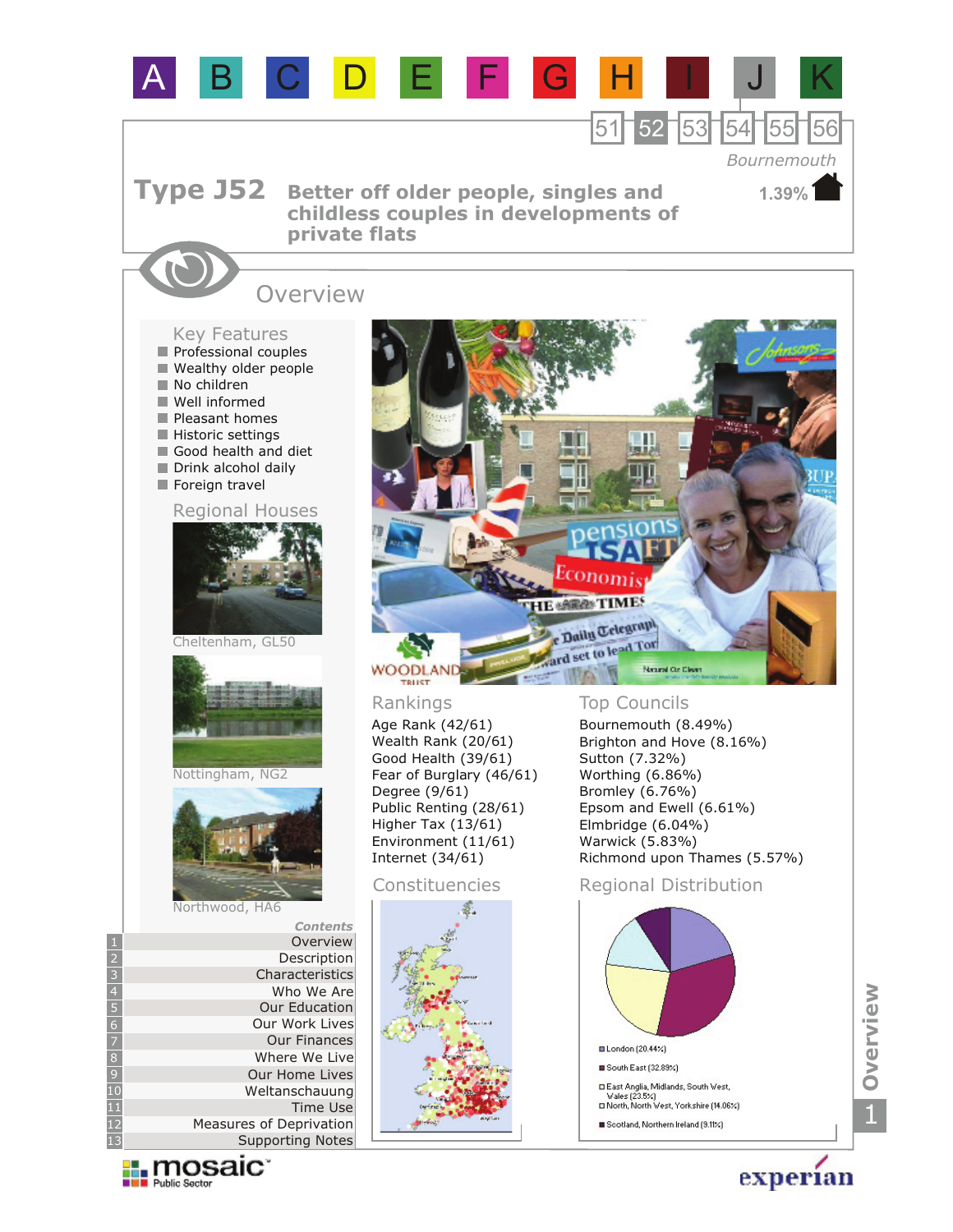

*Type J52* consists of well educated couples, who for various reasons don't have children, and wealthy older people, who can no long manage the responsibility of homes with gardens. They live in small modern purpose built apartments and attractive but compact older town houses in historic settings.

| <b>Key Features</b>  |
|----------------------|
| Professional couples |
| Wealthy older people |
| No children          |
| Well informed        |
| Pleasant homes       |
| Historic settings    |
| Good health and diet |
| Drink alcohol daily  |
| Foreign travel       |

**Communication Receptive** Internet Telephone advice lines Broadsheet newspapers Magazines **Unreceptive** Local shops TV

## Description - Public Sector Focus

Education Many of the people living in areas of *Type J52* will have, in the distant past, passed through higher education. Those that did not are still more than likely to have good qualifications; perhaps `A' levels, or at least a collection of good `O' Levels. The few children there are in this type of neighbourhood, tend to be reasonably successful. Most will leave what may well have been a voluntary aided or voluntary controlled school with good qualifications, and a significant proportion will go on to university.

Health Diet is reasonably healthy for these people. However, there is a tendency towards heavy smoking, and alcohol consumption is regular and frequent, although not generally to excess. Overall *Type J52* is living sensibly today, just as they will for most of their working lives. Those who have succeeded in stressful careers may well now be suffering the effects of that stress. Overall they are showing the range of health problems generally associated with old age. However, when adjusting for age they are less likely to be admitted to hospital than the average person in the country. Even when they are, a significant proportion are likely to have private medical insurance, so they put less pressure on the NHS than many of the poorer elderly Mosaic Types.

Crime Type J52 people generally have a fear of crime that is well below the average. Whilst the areas in which they live are not always the most desirable, few think that they are particularly unpleasant. However, the attraction of relatively wealthy, elderly people living in the city suburbs or the centre of smaller towns is too much for the more criminally minded. Crime against property is well above the national average, although violent crime against the individual is rare. Such people, due to the nature of the belongings in their homes, can tend to be victims of repeat burglaries of their homes.

Finances These people have a level of income that ensures a comfortable life, and without the financial burden of children many have significant investments. Apart from the state pension, only a minority rely on the state for financial support. Whilst the vast majority will pay bills such as council tax on time, a small number do not. This is likely to be due to the financial hardships that can befall anyone given unfortunate circumstances, but for some it may be a positive stand against what they perceive as poor value for money.

Environmental Issues such people are usually very concerned about environmental issues, and will certainly be prepared to pay more to buy environmentally-friendly goods, including the new breed of cars that operate on stored electricity at lower speeds, rather than fossil fuels. However, their general level of financial comfort means that intentions do not always match deeds. Most households will own a car, and a minority of these will use it extensively. Such cars are also of the more up-market, less efficient models. They also tend not to be energy efficient at home; their relative level of affluence means that they do not need to think about saving a pound or two by turning down the heat, or switching off a light.



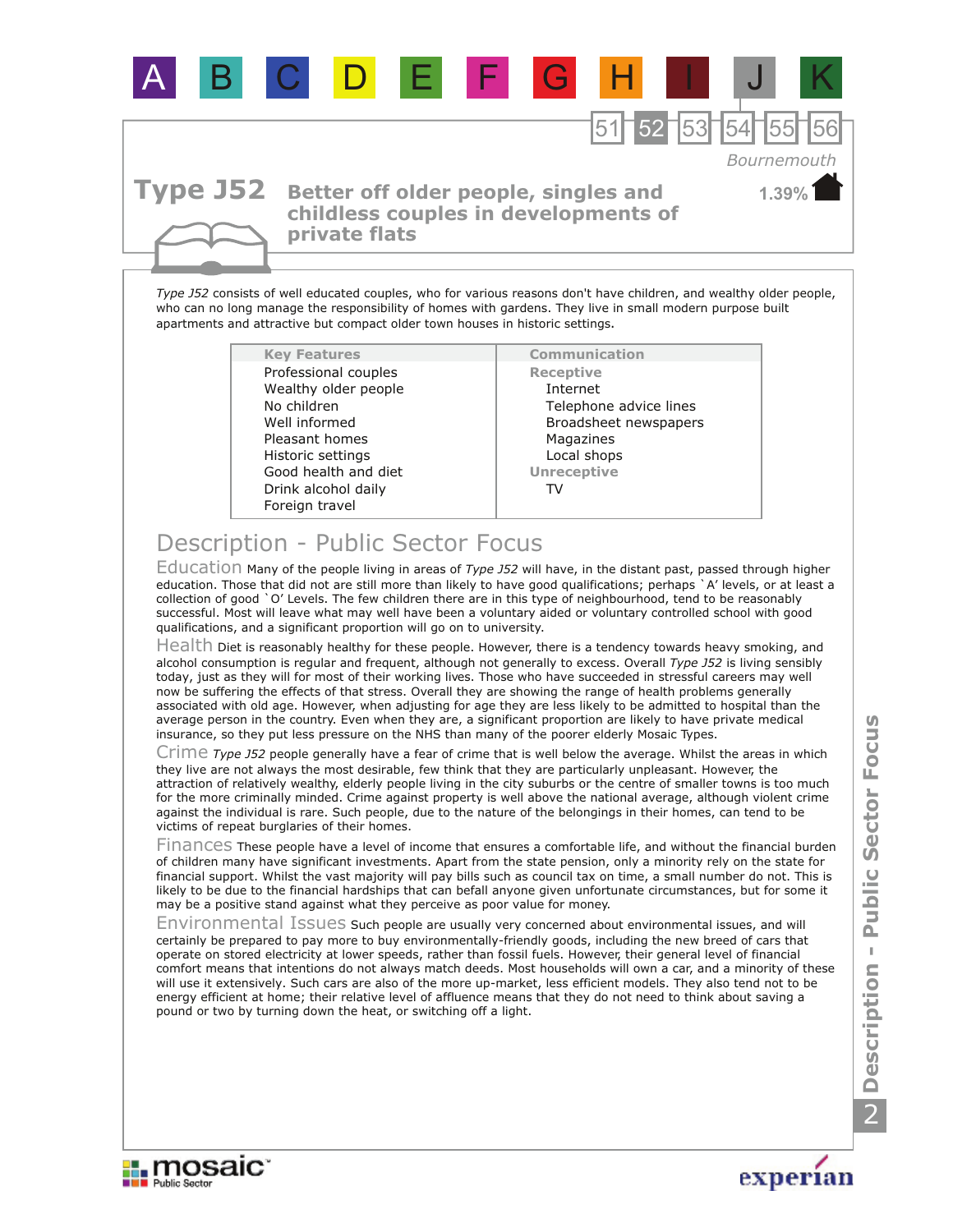

Environment **Description - Sociology and Environment**  $\overline{\bullet}$ nie Description - Sociology 2

**Explorance in The Public Sector** 

experian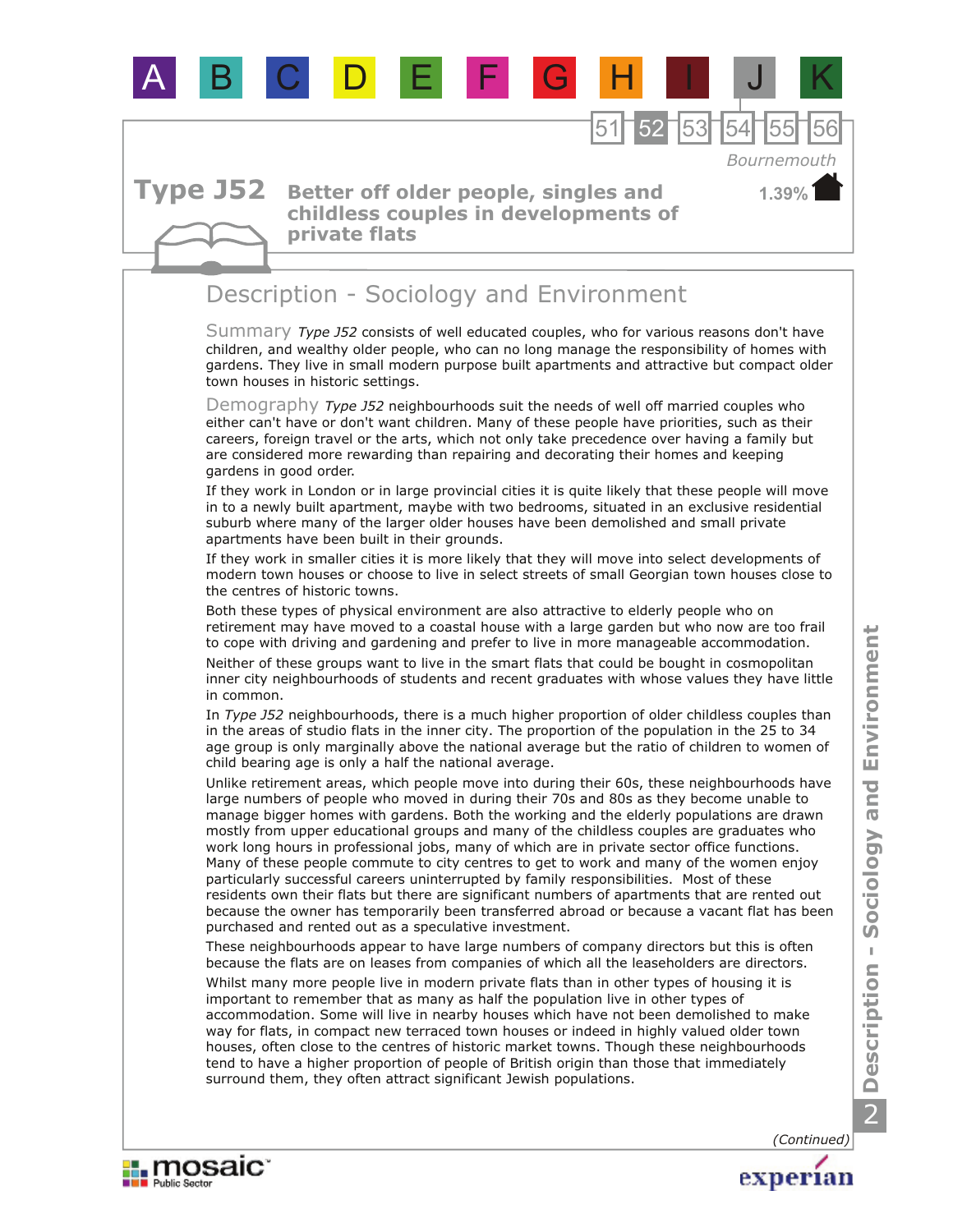

## **Better off older people, singles and childless couples in developments of private flats**

## Description - Sociology and Environment *(Continued)*

Environment The physical appearance of *Type J52* neighbourhoods is mixed. Some are modern apartment blocks, some the larger houses in immediately surrounding areas, some modern town houses, some older town houses in prestige locations close to the centres of historic market towns. Overall these neighbourhoods are particularly common in outer London suburbs where the increase in land prices and the ageing population has made it cost effective to buy up, demolish and replace large old houses. But these neighbourhoods are also common in the larger and more expensive coastal retirement resorts such as Brighton, Hove and Bournemouth. The private flats are typically well appointed with landscaped gardens, garages and an attractive lobby area and some will have a resident caretaker. Ground rents allow high standards of exterior and interior maintenance and for the regular painting of common areas. Many of these flats are situated among the mature trees which would have been planted at the time when the neighbourhood was original developed and few of them will have been built on what were originally greenfield sites. The modern town houses, for some reason, are often built to neo-Georgian designs and frequently have garages on the ground floor from which steps lead up to a first floor kitchen and living area. To meet budgets many of these houses have been built at high residential densities which results in them often having only two bedrooms and no more than a single large through room as a living space. As with the flats, these developments often come without private gardens and rely on a patio for their outside space.

The same demographic population is also found in pre-Victorian streets of terraced houses in a number of pleasant small towns which escaped rapid population growth during the nineteenth century, towns such as Marlborough in Wiltshire, Topsham near Exeter and Sandwich in Kent. A common feature of these towns is their proximity to nearby urban centres that have attracted good jobs in new industries. These attractive historic environments of small Georgian houses within close walking distance of interesting independent speciality shops makes them a popular location both for the very elderly and for the childless couples who work in these nearby towns.

Economy *Type J52* neighbourhoods are strongly dependent on the knowledge based economy. Most people are well educated and many residents recognise the importance to their careers of 'lifetime' learning. Most of them work in service industries and, not having children, many are happy to undertake short periods of overseas consultancy.

Consumer Values Notwithstanding the mix of very older and younger people, *Type J52*  prefers planning, good order and smart appearance. These are not areas in which people wear worn jeans or drive dirty cars. Residents are not necessarily concerned about the personalisation of the products that they buy but are prepared to pay premium prices for brands of higher quality.

Consumption Patterns *Type J52* is an understandably poor market for children's goods, for home improvement and gardening products, and for products whose focus is on family entertainment. A relatively high proportion of disposable income will be spent on personal services, including laundering and dry-cleaning, on premium foods and on eating out. Foreign business travel is regularly undertaken by these residents.

Change The expansion of this type of neighbourhood is particularly susceptible to changes in land and housing prices. Neighbourhoods of *Type E32* offer an alternative form of housing which may prove more suitable for lower income and younger residents who might otherwise decide to live in this type of neighbourhood.





**1.39%**